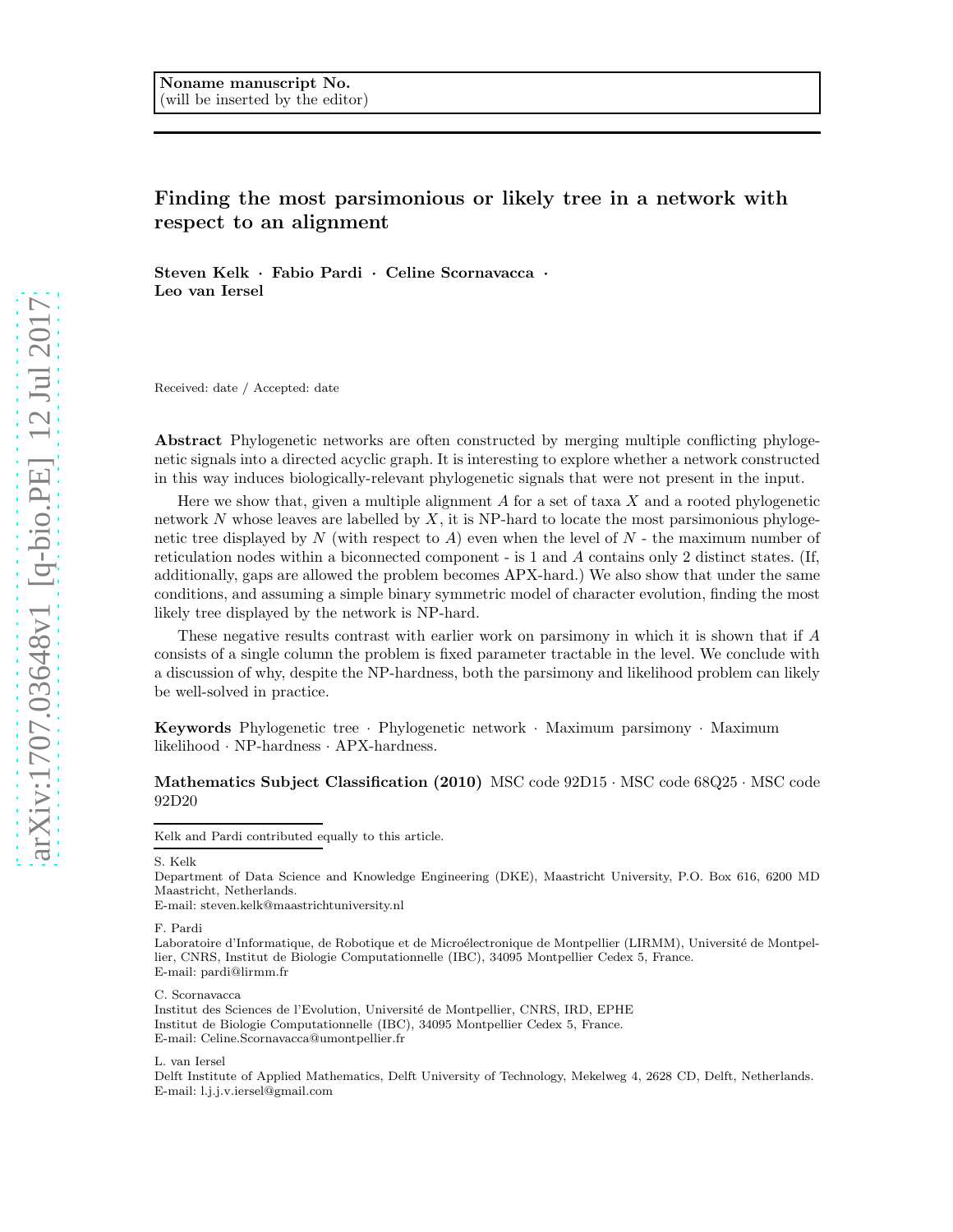# 1 Introduction

Rooted phylogenetic networks are generalizations of rooted phylogenetic trees which allow horizontal evolutionary events such as horizontal gene transfer, recombination and hybridization to be modelled [\(Huson et al \(2010\)](#page-12-0); [Morrison \(2011](#page-12-1))). This is achieved by allowing nodes with indegree 2 or higher, known as reticulation nodes. Recent years have seen an explosion of interest in constructing rooted phylogenetic networks, fuelled by the growing awareness that incongruence in phylogenetic and phylogenomic datasets is not simply a question of evolutionary "noise", but sometimes the result of evolutionary phenomena more complex than speciation and mutation (e.g. [Zhaxybayeva and Doolittle \(2011\)](#page-12-2); [Abbott et al \(2013\)](#page-11-0); Vuilleumier [and Bonhoeffer \(2015\)](#page-12-3)).

Although many modelling questions surrounding the construction of phylogenetic networks are still to be answered, it is commonplace to associate a rooted phylogenetic network with the set of rooted phylogenetic trees that it contains ("displays"). Informally speaking, a rooted phylogenetic network displays a rooted phylogenetic tree if the tree can be topologically embedded inside the network. A network is not necessarily defined by the set of trees it displays, but the notion of display is nevertheless a recurring theme in the literature, since networks themselves are often constructed by merging phylogenetic trees subject to some optimality criterion. It is well-known that it is NPhard to determine whether a network displays a given tree [\(Kanj et](#page-12-4) al [\(2008\)](#page-12-4)), although on many restricted classes of phylogenetic networks the problem is polynomial-time solvable [\(Van Iersel et al](#page-12-5) [\(2010\)](#page-12-5); [Fakcharoenphol et al \(2015\)](#page-11-1); [Gambette et al \(2015\)](#page-11-2)).

Although it is important to be able to determine whether a network displays a given tree, we may also wish to ask what the "best" tree is within the network, subject to some optimality criterion. For example, given a network  $N$  and a multiple alignment  $A$ , we may wish to ask for the single tree  $T$  displayed by  $N$  with lowest parsimony score with respect to  $A$ . Similarly, if the network is decorated by edge lengths or probabilities, we may wish to identify the most likely tree displayed by the network, that is, the tree that maximizes the probability of generating A, under a given model of evolution. Such questions are natural, as the two following examples show. First, phylogenetic networks are often constructed by topologically merging incongruent phylogenetic signals (e.g. [Kelk and Scornavacca \(2014\)](#page-12-6)), and it is insightful to ask whether the network thus constructed displays trees which have interesting properties (such as a low parsimony score or a high likelihood) which were not in the input. Second, we may wish to perform classical phylogenetic tree construction under criteria such as maximum parsimony or maximum likelihood (e.g. [Jin et al](#page-12-7) [\(2006,](#page-12-7) [2007\)](#page-12-8)), but within the restricted space of trees displayed by a given network.

Problems of the above kind are already known to be NP-hard, since it is NP-hard to determine the most parsimonious tree T displayed by a given network  $N$  even when the alignment  $A$  consists of a single column and the network is binary [\(Fischer et al \(2015](#page-11-3))). However, the gadgets used in that hardness reduction produce networks with very high level, where level is the maximum number of reticulation nodes in a biconnected component of the network. On the positive side, the same article shows that the problem on an alignment with a single column is FPT in the level of the network. This means that, on a network with level  $k$ , the problem can be solved in time  $f(k) \cdot \text{poly}(n)$  where f is a function that depends only on k and n is the size of the network. Such results are useful in practice, when (as is often the case)  $k$  is small.

The question emerges whether the positive FPT result goes through when A does not consist of a single column, but potentially many columns – a problem introduced more than one decade ago [\(Nakhleh et al \(2005\)](#page-12-9)). Here we show that this is not the case. We prove the rather negative result that locating the most parsimonious tree in a rooted binary network  $N$  is NP-hard, even under the following restricted circumstances: (1) each biconnected component of the network contains exactly one reticulation node (i.e. is "level-1"); (2) each biconnected component of the network has exactly three outgoing arcs; (3) the alignment  $A$  consists of two states. If indel symbols are permitted then the problem is not only NP-hard, but also difficult to approximate well (APX-hard). If any of the conditions  $(1)-(3)$  are further strengthened (respectively: the network becomes a tree; the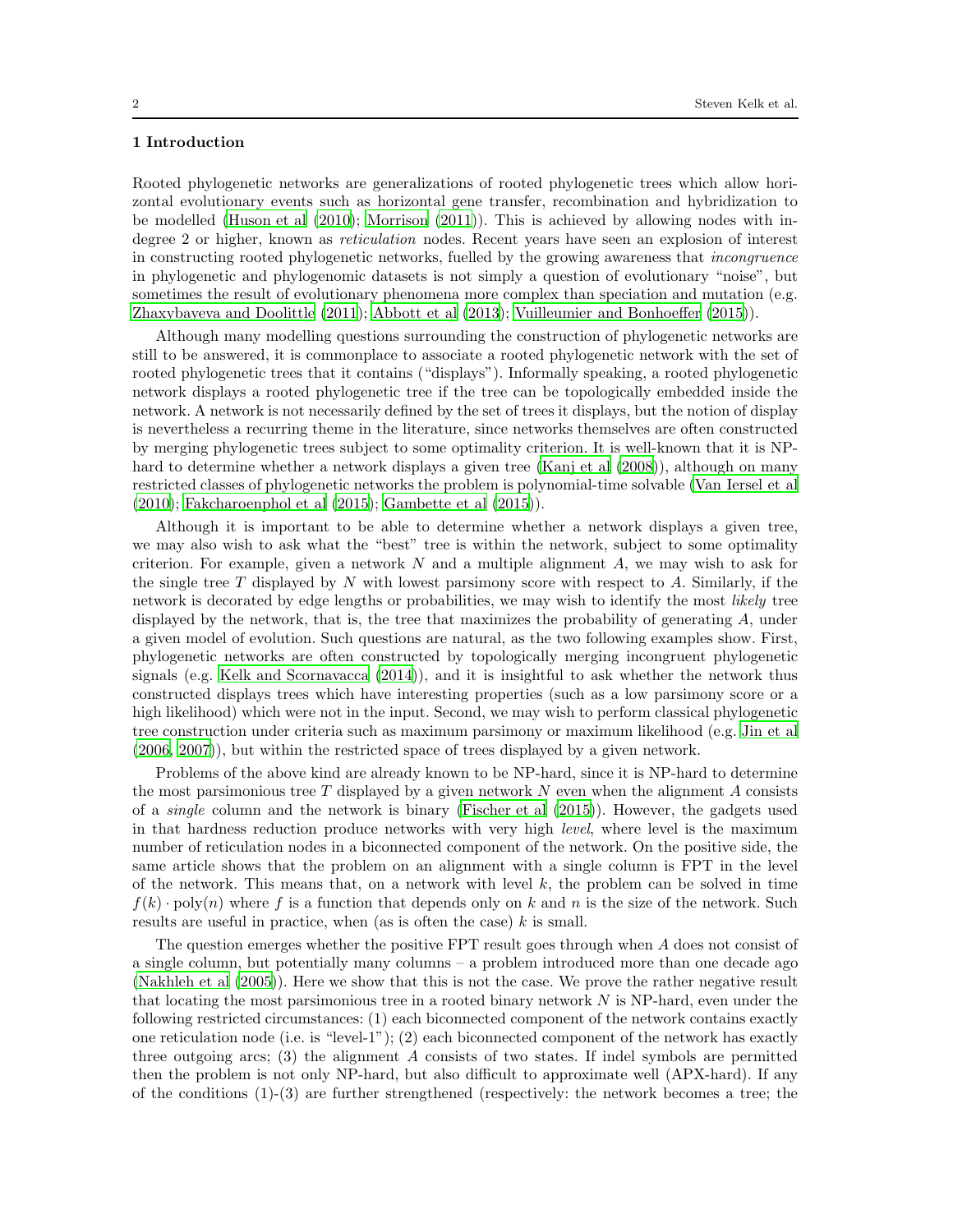reticulation nodes become redundant; the alignment becomes uninformative), the problem becomes trivially solvable, so in some sense this is a "best possible" (or the "worst possible", depending on your perspective) hardness result. Next, we consider the question of identifying the most likely tree in the network. We obtain NP-hardness under the same restrictions  $(1)-(3)$ , subject to the simple binary symmetric model of character evolution. It is no coincidence that restrictions (1)-(3) again apply, since the hardness of the likelihood question is established by reducing the parsimony variant of the problem to it. Specifically, we show that the most likely tree displayed by a network with sufficiently short branches is necessarily also a most parsimonious tree.

Although the main results in this paper are negative, some reasons for hope are given in the conclusion.

### 2 Preliminaries

A rooted binary phylogenetic network  $N$  on a set  $X$  of taxa is a directed acyclic graph where the leaves (nodes of indegree-1 and outdegree-0) are bijectively labelled by X, there is a unique root (a node of indegree-0 and outdegree-2) and all other nodes are either tree nodes (indegree-1 and outdegree-2) or reticulation nodes (indegree-2 and outdegree-1). For brevity we henceforth simply use the term network. A rooted binary phylogenetic tree (henceforth tree) is a phylogenetic network without any reticulation nodes. A *cherry* is a pair of taxa that share a common parent. A *rooted* binary caterpillar is a tree with exactly one cherry.

The *level* of a network N is the maximum number of reticulation nodes in a biconnected component of the undirected graph underpinning N. In this article we will focus exclusively on level-1 networks. In level-1 networks, maximal biconnected components that are not single edges are simple cycles that contain exactly one reticulation node; such biconnected components are called galls. An arc whose tail (but not head) is a node of a gall is called an outgoing arc.

A *character* f is a surjective mapping  $f : X \to S$  where S is a set of discrete *states*. When S contains two states we say that f is a binary character. Given a tree  $T = (V, E)$  and a character f, both on X, we say that  $\hat{f}: V \to S$  is an extension of f to T if  $\hat{f}(x) = f(x)$  for all  $x \in X$ . The number of mutations induced by  $\hat{f}$  (on T), denoted  $l_{\hat{f}}(T)$ , is the number of edges  $\{u, v\} \in E$ such that  $\hat{f}(u) \neq \hat{f}(v)$ . The parsimony score of f with respect to T, denoted  $l_f(T)$ , is the minimum number of mutations induced ranging over all extensions  $\hat{f}$  of f. Any extension that achieves this minimum is called an optimal extension. An optimal extension can be computed in polynomial time using Fitch's algorithm [\(Fitch \(1971\)](#page-11-4)), which for completeness we describe in the appendix along with some of its relevant mathematical properties. (Note that there potentially exist optimal extensions that cannot be generated by Fitch's algorithm.)

For a network N and a tree T, both on X, we say that N displays T if there exists a subtree  $T'$ of  $N$  such that  $T'$  is a subdivision of  $T$ . An equivalent definition of "displays" relies on the notion of a *switching*, where a switching is a subtree  $N'$  of N obtained by, for each reticulation node u, deleting exactly one of u's incoming edges. N displays  $T$  if and only if there exists some switching  $N'$  of N and a subdivision  $T'$  of T such that  $T'$  is a subgraph of N'. In both definitions we say that  $T'$  is an *image* of T inside N.

The softwired parsimony score<sup>[1](#page-2-0)</sup> of a network N with respect to f is the minimum, ranging over all trees T displayed by N, of  $l_f(T)$ .

We now extend the above concepts to *alignments*. An alignment A is simply a linear ordering of characters. In this paper the linear ordering is irrelevant so we can arbitrarily impose an ordering and write  $f \in A$  without ambiguity. An alignment can naturally be represented as a matrix with

<span id="page-2-0"></span> $1$  Two other definitions of the parsimony score of a network exist in the literature: the *hardwired* parsimony score [\(Kannan and Wheeler \(2012](#page-12-10))) and parental parsimony score [\(van Iersel et al \(2017](#page-12-11))); see the latter manuscript for a discussion about the differences of these three models.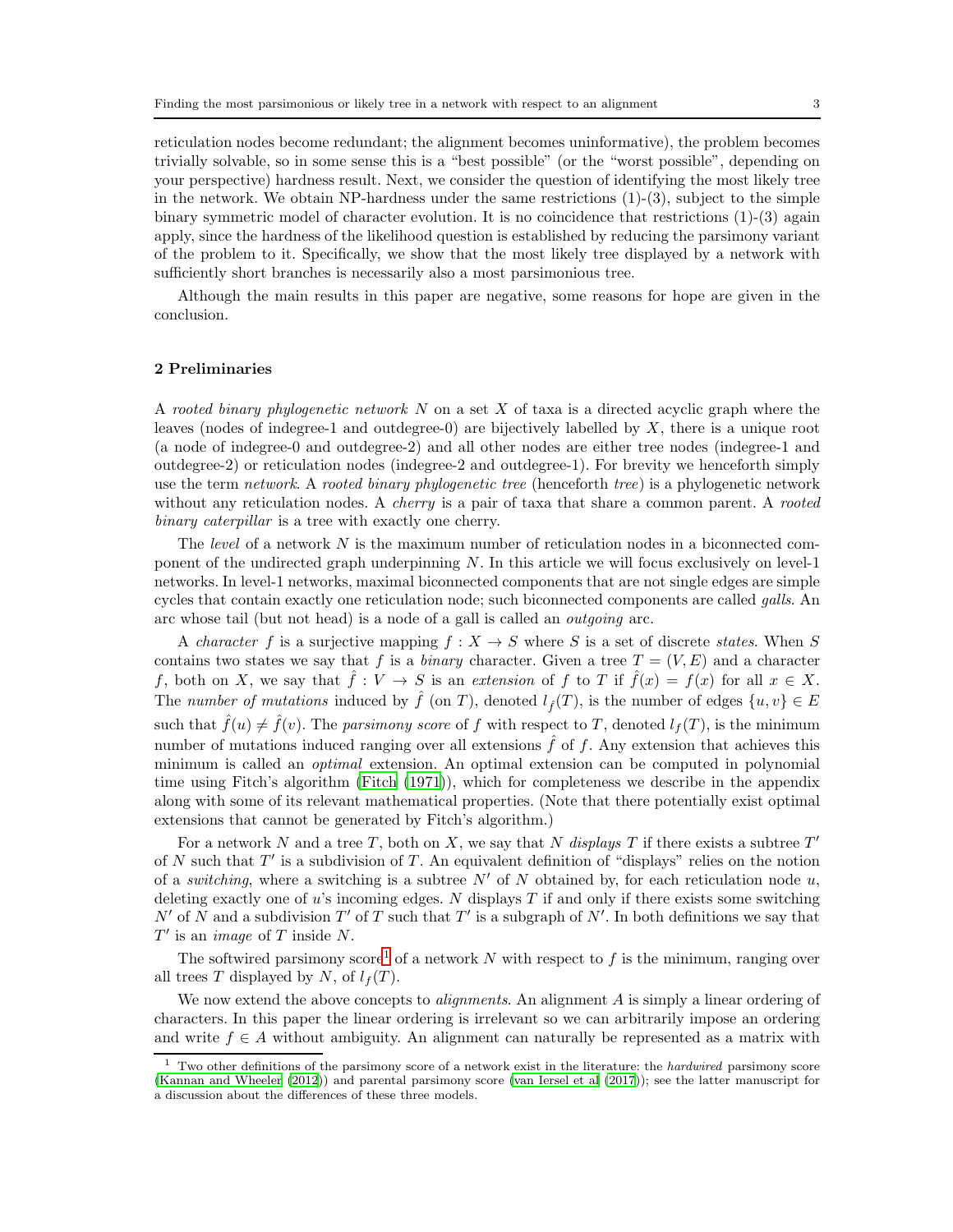$|X|$  rows and  $|A|$  columns; we therefore use the terms characters and columns interchangeably (and, following the use of alignments in practice, we sometimes refer to the rows of the matrix as sequences). The parsimony score of a tree T with respect to A, denoted  $l_A(T)$ , is simply  $\sum_{f\in A} l_f(T)$ .

When extending this concept to networks, two definitions have been proposed: the parsimony score of a network with respect to an alignment A, denoted  $l_A(N)$ , can be defined as

1. 
$$
\sum_{f \in A} \min_{T \in \mathcal{T}(N)} l_f(T)
$$
  
or  
2. 
$$
\min_{T \in \mathcal{T}(N)} \sum_{f \in A} l_f(T)
$$

where  $\mathcal{T}(N)$  is the set of trees displayed by the network. According to the first definition (introduced in [Hein \(1990\)](#page-11-5)), each character can follow a different tree displayed by the network, while in the second one (introduced in [Nakhleh et al \(2005\)](#page-12-9)) all characters of the alignment follow the same tree. In this paper, we will adopt the latter definition, and a tree  $T$  that is the minimizer of this sum is called the *most parsimonious* (MP) tree displayed by N (with respect to  $A$ ).

Note that in applied phylogenetics alignments often contain indels, encoded using a gap symbol "-". From the parsimony perspective it is not uncommon to treat these symbols as wildcards that do not induce mutations; the taxon "does not care" what state it is assigned. (Note however that extensions are not allowed to contain gap symbols). To compute  $l_f(T)$  when a character  $f: X \to S$ maps some of its taxa to the gap symbol, we can run Fitch's algorithm with a slight modification to the bottom-up phase: for each taxon x such that  $f(x) = -\cdot\cdot\cdot$ , we assign the entire set of states S to x. Moreover, as the following observation shows, the use of "-" symbols does not make the problem of identifying the most parsimonious tree displayed by a network significantly harder.

<span id="page-3-0"></span>**Observation 1** Let A be an alignment for a set of taxa X and let N be a phylogenetic network on X. Suppose A uses the states  $\{0, 1, "--"\}$ . Let k denote the total number of gap symbols in A. In polynomial time we can construct an alignment A' on  $2|X|$  taxa, which uses only states  $\{0, 1\}$ , and a network N' on  $2|X|$  taxa, such that there is a polynomial-time computable bjiection g mapping trees displayed by N to trees displayed by  $N'$ . This bijection g has the property that, for each tree T displayed by N,  $l_{A'}(g(T)) = l_A(T) + k$ . Consequently, T is a most parsimonious tree displayed by N (wrt A) if and only if  $g(T)$  is a most parsimonious tree displayed by N' (wrt A').

*Proof* To obtain N' from N we split each taxon  $x_i$  into a cherry  $\{x_i^1, x_i^2\}$ . If, for a given character,  $x_i$  had state 0 (respectively, 1), we give both  $x_i^1$  and  $x_i^2$  the state 0 (respectively, 1). If  $x_i$  had state "-" we give  $x_i^1$  state 0 and  $x_i^2$  state 1. The idea is that by encoding a gap symbol as a  $\{0,1\}$  cherry a single mutation is unavoidably incurred (on one of the two edges leading into  $x_i^1$  and  $x_i^2$ ) and thus the state of the parent of the cherry in any (optimal) extension is irrelevant. The parent thus simulates the original gap symbol: the bottom-up phase of Fitch's algorithm will always allocate the subset of states  $\{0,1\}$  to the parent. (The bijection g, and its inverse, are trivially computable in polynomial time by splitting each taxon into a cherry, or collapsing cherries, respectively). ⊓⊔

We defer preliminaries relating to likelihood until Section [4.](#page-7-0)

Let G be an undirected graph. An *orientation* of G is a directed graph  $G'$  obtained by replacing each edge  $\{u, v\}$  of G with exactly one of the two arcs  $(u, v)$  or  $(v, u)$ . Given an orientation G' of  $G$ , a source is a node that has only outgoing arcs, and a sink is a node that has only incoming arcs. Let  $m\text{sso}(G)$  denote the maximum, ranging over all possible orientations  $G'$  of  $G$ , of the sum of the number of sources and sinks in G′ . MAX-SOURCE-SINKS-ORIENTATION is the problem of computing  $msso(G)$ . A cubic graph is a graph where every node has degree 3.

The proofs of the following are deferred to the appendix. These two results form the foundation of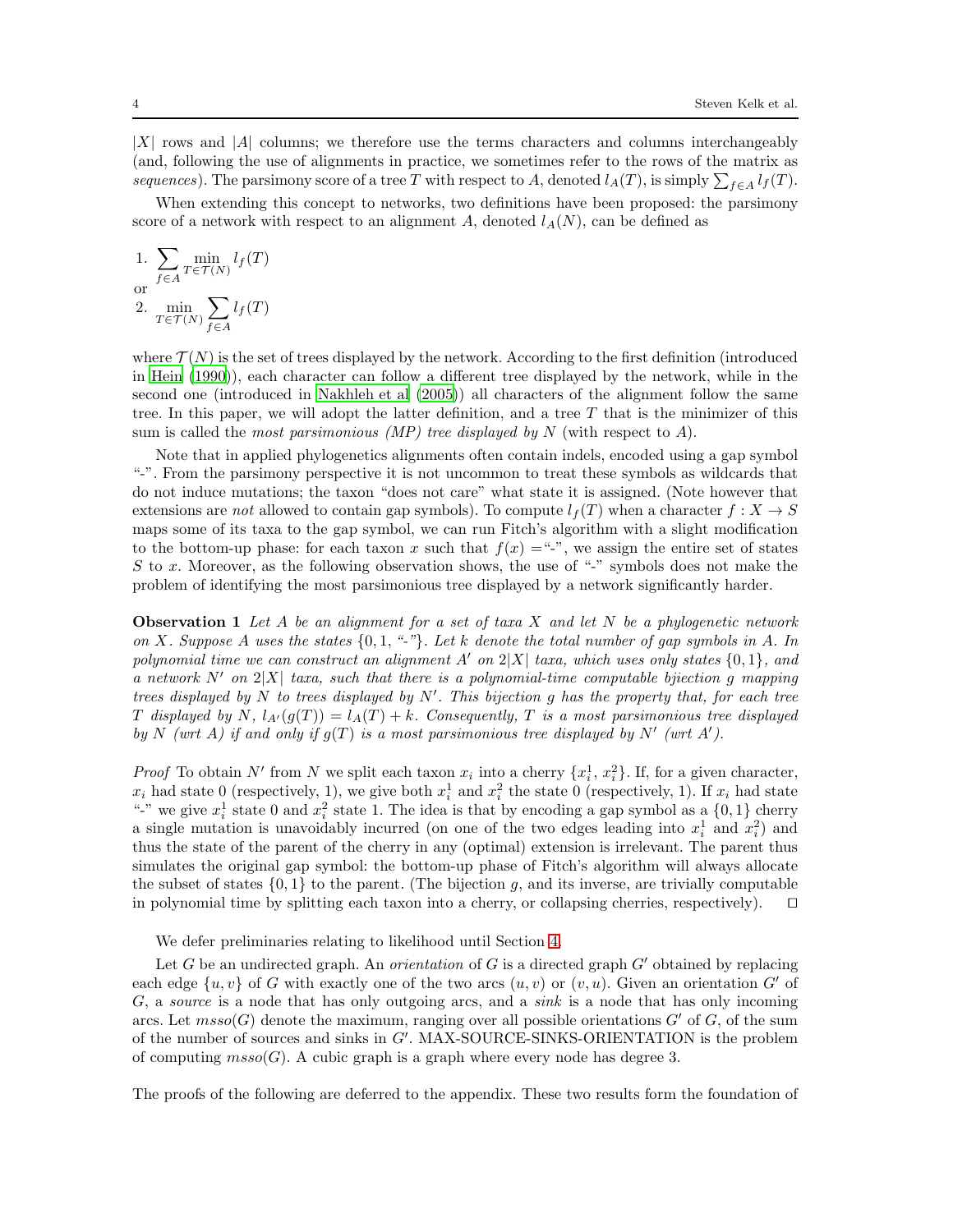

<span id="page-4-2"></span>Fig. 1 Although each sequence has length |V|, only columns u and v are shown. For this edge, the other  $|V| - 2$ symbols are "-".

<span id="page-4-0"></span>the hardness results given in the next section.

<span id="page-4-1"></span>Lemma 1 MAX-SOURCE-SINKS-ORIENTATION is NP-hard on cubic graphs.

Corollary 1 MAX-SOURCE-SINKS-ORIENTATION is APX-hard on cubic graphs.

#### 3 Hardness of finding the most parsimonious tree displayed by a network

In this section we will build on Lemma [1](#page-4-0) and Corollary [1](#page-4-1) to prove that computing the most parsimonious tree displayed by a rooted phylogenetic network N with respect to an alignment A is NP-hard and APX-hard already for highly restricted instances.

<span id="page-4-3"></span>Theorem 1 It is NP-hard to compute the most parsimonious tree displayed by a rooted phylogenetic network N with respect to an alignment A, even when N is a binary level-1 network with at most 3 outgoing arcs per gall and A consists only of two states  $\{0,1\}$  and does not contain gap symbols.

*Proof* Let  $G = (V, E)$  be a cubic instance of MAX-SOURCE-SINKS-ORIENTATION. We will start by building a binary level-1 network N with  $6|E|$  taxa and  $2|E|$  reticulations, and an alignment A on states  $\{0, 1, \dots \}$  consisting of  $6|E|$  sequences, each sequence of length |V|. (We will remove the "-" symbols later). One can thus view A as a  $\{0, 1, -\}$  matrix with  $6|E|$  rows and |V| columns, or equivalently as a set of |V| characters for the  $6|E|$  taxa of N.

To construct N, we start by taking a rooted binary caterpillar on |E| taxa. For each  $e \in E$ replace the taxon  $x_e$  of the caterpillar with a copy  $N_e$  of the network shown in Figure [1.](#page-4-2) The 6 taxa within  $N_e$  are denoted  $x_{e,i}$ ,  $i \in \{1, ..., 6\}$ . We use  $r_e$  to refer to the root of  $N_e$ .

To construct the alignment, we write  $A_{e,i}$   $(e \in E, i \in \{1, \dots 6\})$  to refer to the sequences, and write  $A_{e,i,v}$  to refer to the state in its vth column. These states are assigned as follows. For each edge  $e = \{u, v\} \in E$ , we set the states of the 6 taxa  $A_{e,i,u}$   $(i \in \{1, ..., 6\})$  to be 1, 1, 0, 0, 0, 1, the states of the 6 taxa  $A_{e,i,v}$   $(i \in \{1,\ldots,6\})$  to be  $0,1,1,1,0,0$ , and for each  $w \notin \{u,v\}$ , we set the states of the 6 taxa  $A_{e,i,w}$   $(i \in \{1,\ldots,6\})$  to all be "-". Given that each edge is incident to exactly 3 edges, there are exactly  $k := 6|V|(|E|-3)$  "-" symbols in A.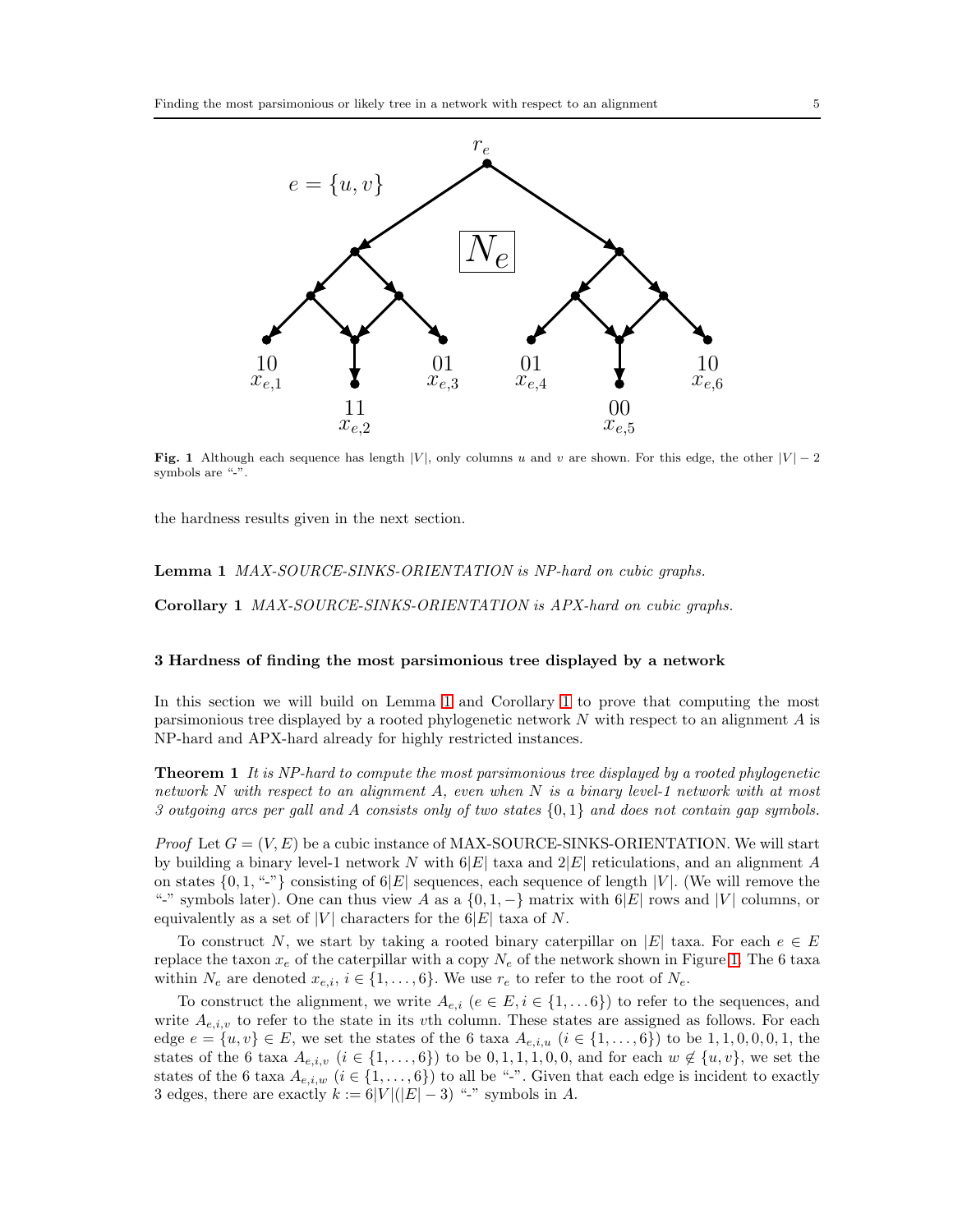

Fig. 2 The four switchings possible for  $N_e$ . The interior nodes are labelled by the output of the bottom-up phase of Fitch's algorithm, for the two characters concerned. The ∪ symbol denotes where union events occur (i.e. mutations are incurred). The critical point is that both switching 2 and 4 incur the fewest number of mutations, and these select for 01 and 10 at the root, respectively, representing the choice of which way to orient edge  $e$ .

Given that each  $N_e$  contains 2 reticulations, there are  $2^2 = 4$  different switchings of these reticulations possible, shown in Figure 2. Note that switchings 1 and 3 both induce 5 mutations, while switchings 2 and 4 both induce 4 mutations. (Here by "induce mutations" we are referring to properties (i) and (ii) of Fitch's algorithm, described in the appendix). We now claim that there exists an optimum solution in which only switchings 2 and 4 are used. Suppose, for some  $e = \{u, v\} \in E$ , switching 1 or 3 is used. Let T be the tree induced by this switching. Fix any optimal extension of A to T. Let  $T_e$  be the subtree of T rooted at  $r_e$ ; at least 5 mutations will be incurred on the edges of  $T_e$  (with respect to the extension; see property (i) of Fitch's algorithm). Consider now the states allocated to  $r_e$  in columns u and v. There are four such uv combinations: 00, 01, 10, 11. If it is combination 01 or 10, we could replace  $T_e$  with the subtree corresponding to switching 2 or 4 (respectively). This replacement subtree incurs only 4 mutations on its edges, so the total number of mutations in  $T$  decreases. If it is combination 00 or 11 we can use switching 2. This might induce a new mutation (on the edge incoming to  $r_e$ ) but we again save at least one mutation on the edges of the subtree (because at most 4, rather than at least 5 mutations are incurred there), so the overall number of mutations does not increase. Summarizing, whichever combination 00, 01, 10, 11 occurs at  $r_e$ , we can replace it with switching 2 or 4 without increasing the total number of mutations. Iterating this procedure proves the claim. Henceforth we can thus assume that for each  $e \in E$  either switching 2 or 4 is used.

Observe that if, for a given  $e = \{u, v\}$ , the network  $N_e$  uses switching 2, the bottom-up phase of Fitch's algorithm will allocate 01 (in columns u and v) to  $r_e$ . If, on the other hand, switching 4 is used, Fitch's algorithm will allocate 10. In both cases, exactly 4 union events are generated on the nodes (of the subtree of  $N_e$  induced by the switching). See Figure 2 for elucidation.

The central idea is that, since, for an edge  $e = \{u, v\}$ , a state 0 (resp. 1) in v implies a state 1 (resp. 0) in u and vice versa, we can use the choice of whether to use switching 2 or 4 (for each of the  $|E|$  reticulation pairs) to encode a choice as to which way to orient the corresponding edge. Without loss of generality we use state 0 to denote incoming edges, and state 1 to denote outgoing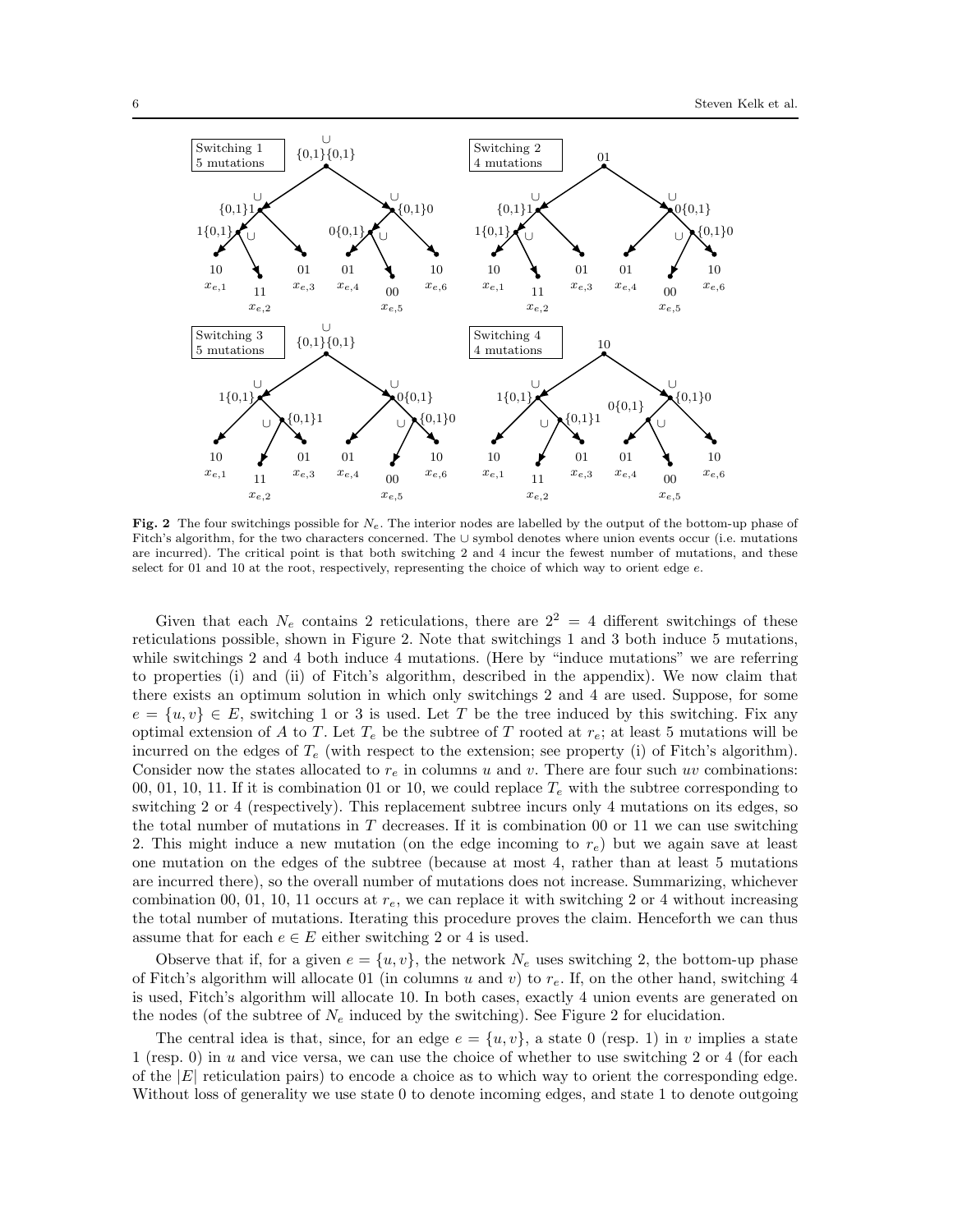edges. Consider the bottom-up phase of Fitch's algorithm. Observe that, if a vertex  $v$  incident to three edges  $e_1, e_2, e_3$  becomes a *sink*, the states at the roots of  $N_{e_1}, N_{e_2}, N_{e_3}$  (in column v) will all be 0, and for each  $e' \notin \{e_1, e_2, e_3\}$  the states at the root of  $N_{e'}$  (in column v) will be "-" i.e. "don't care"[2](#page-6-0) . Continuing Fitch's algorithm along the backbone of the caterpilllar shows that no mutations will be incurred on the edges of the caterpillar in column v. A completely symmetrical situation holds if a vertex becomes a *source*: the states at the roots of  $N_{e_1}, N_{e_2}, N_{e_3}$  (in column v) will all be 1, and again no mutations are incurred on the edges of the caterpillar. On the other hand, if a vertex  $v$  is neither a source nor a sink, then the states assigned by the bottom-up phase of Fitch's algorithm to the roots of  $N_{e_1}, N_{e_2}, N_{e_3}$  (in column v) will consist of 0 (twice) and 1 (once) or 1 (twice) and 0 (once). Either way exactly 1 mutation is then incurred on the edges of the caterpillar (as can be observed by running the top-down phase of Fitch's algorithm).

This means that the parsimony score is minimized by creating as many sources and sinks as possible. Specifically we have

$$
l_A(N) = 6|V| + (|V| - m\text{sso}(G)).
$$

Each edge in the graph will induce 4 mutations (within the  $N_e$  part), and  $|E| = 3|V|/2$ , which explains the term  $6|V|$ . As argued above, sources and sinks to do not increase the parsimony score, and all other vertices increase the parsimony score by exactly 1, hence the term  $(|V| - msso(G))$ .

Clearly  $m\text{sso}(G)$  can easily be calculated from  $l_A(N)$ . Finally, we can apply Observation [1](#page-3-0) to obtain a network  $N'$  and  $A'$  without "-" symbols such that

$$
l_{A'}(N') = 6|V|(|E|-3) + 6|V| + (|V| - m\text{sso}(G))
$$

The transformation does not raise the level of the network or the number of arcs outgoing from any biconnected component. NP-hardness follows. ⊓⊔

If we do allow "-" symbols then the following slightly stronger result is obtained: APX-hardness implies NP-hardness but additionally excludes the existence of a Polynomial Time Approximation Scheme (PTAS), unless P=NP. APX-hardness does not obviously hold if we encode the gap sym-bols using Observation [1](#page-3-0) because the additive  $O(|V||E|)$  term thus created distorts the objective function.

Corollary 2 It is APX-hard to compute the most parsimonious tree displayed by a rooted phylogenetic network N with respect to an alignment A, even when N is a binary level-1 network with at most 3 outgoing arcs per gall and A consists only of states  $\{0, 1, "--"\}$ .

*Proof* We give a  $(14, 1)$  L-reduction from *msso*, which is APX-hard, to the parsimony problem. Lreductions preserve APX-hardness so the result will follow. An  $(\alpha, \beta)$  L-reduction [\(Papadimitriou and Yannakakis](#page-12-12) [\(1991](#page-12-12))), where  $\alpha, \beta \geq 0$ , is defined as follows.

**Definition 1** Let A, B be two optimization problems and  $c_A$  and  $c_B$  their respective cost functions. A pair of functions f, g, both computable in polynomial time, constitute an  $(\alpha, \beta)$  L-reduction from A to B if the following conditions are true:

- 1. For every instance x of A,  $f(x)$  is an instance of B,
- 2. For every feasible solution y of  $f(x)$ ,  $g(y)$  is a feasible solution of x,
- 3. For every instance x of A,  $OPT_B(f(x)) \leq \alpha OPT_A(x)$ ,
- 4. For every feasible solution y' of  $f(x)$  we have  $|OPT_A(x) c_A(g(y'))| \leq \beta |OPT_B(f(x)) c_B(y')|$

<span id="page-6-0"></span><sup>&</sup>lt;sup>2</sup> Fitch's algorithm is not well-defined on "-" symbols, but the intuition is that it behaves exactly like the subset of states {0, 1} behaves in Fitch's algorithm. This, in fact, is exactly how the construction described in Observation [1](#page-3-0) removes "-" symbols from the alignment.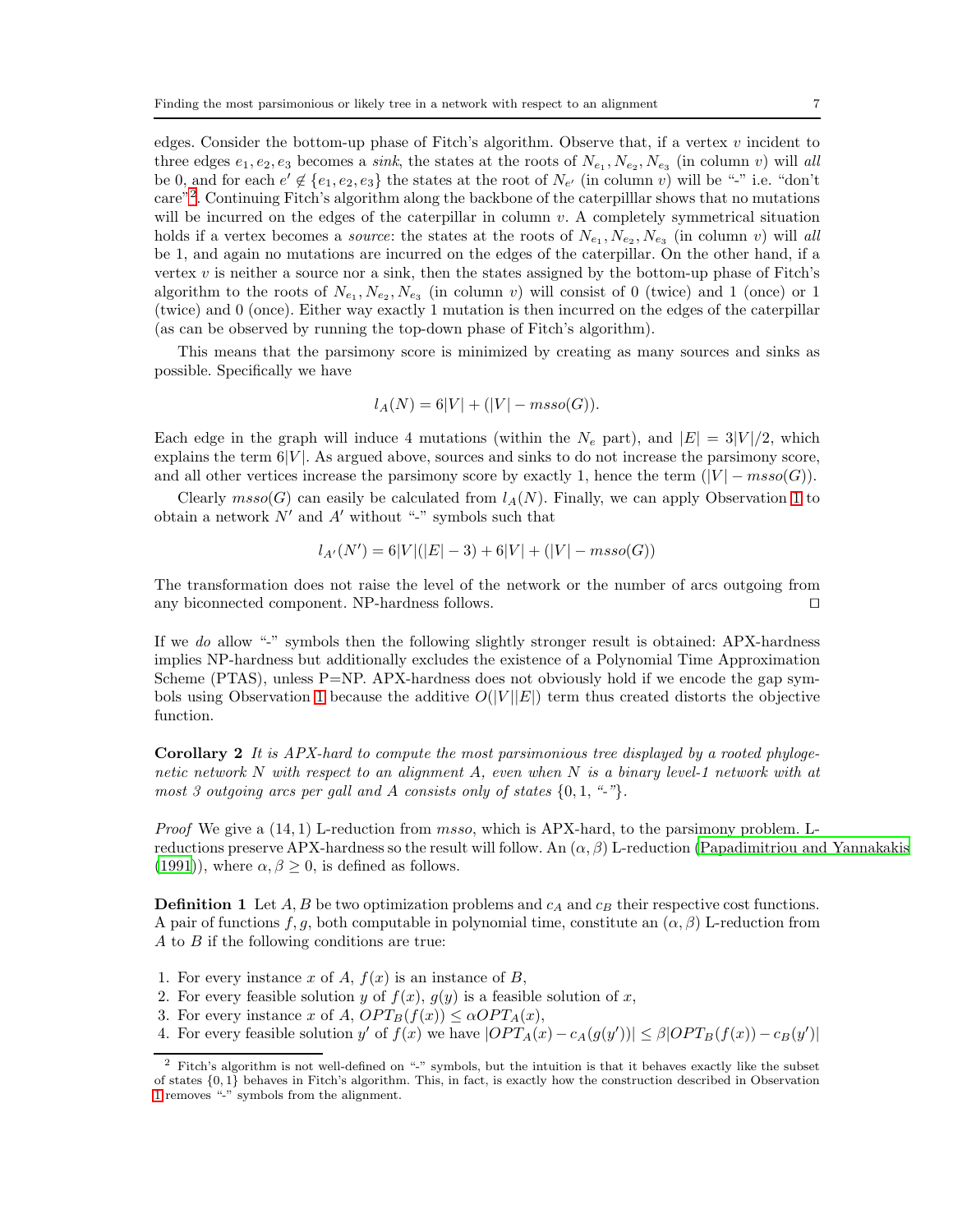where  $OPT_A$  is the optimal solution value of problem A and similarly for B.

For brevity we refer to the optimum size of the parsimony problem as  $mp(N, A)$ . We use the reduction described in the proof of Theorem [1](#page-4-3) (before the gap symbols have been removed) with some slight modifications. The forward-mapping function  $f$  (condition 1 of the L-reduction) is the same mapping used in the proof of Theorem [1.](#page-4-3) The back-mapping function  $q$  (i.e. condition 2) will be described below. To establish condition 3 for a given  $(\alpha, \beta)$  we need to prove that  $mp(N, A) \le \alpha \cdot msso(G)$ . Now, we know that  $msso(G) = maxcut(G) - |V|/2$  (see appendix) and that  $maxcut(G) \geq 2/3|E| = |V|$  (because every cubic graph has a cut at least this large simply by moving nodes which have more neighbours on their side of the cut, to the other side). Hence,  $msso(G) \geq |V|/2$ . We know that  $mp(N, A) = 7|V| - msso(G)$ . Trivially therefore  $mp(N, A) \leq 7|V|$ . Hence taking  $\alpha = 14$  is sufficient. For the other direction, we need to show that for an arbitrary solution to the parsimony problem, which induces  $p$  mutations, the back-mapping function yields an orientation of G with s sources and sinks such that  $|msso(G) - s| \leq \beta|p - mp(N, A)|$ . The back-mapping function g first ensures that all the  $N_e$  gadgets are using type 2 or type 4 switchings, which might reduce the number of mutations to  $p' \leq p$ , and then extracts an orientation of G (thus establishing condition 2). Now,  $s = 7|V| - p'$  and  $mp(N, A) = 7|V| - msso(G)$  so

$$
mso(G) - s = mso(G) - (7|V| - p')
$$
  
= 
$$
mso(G) - 7|V| + p'
$$
  
= 
$$
p' - (7|V| - mso(G))
$$
  
= 
$$
p' - mp(N, A)
$$
  

$$
\leq p - mp(N, A).
$$

So taking  $\beta = 1$  is sufficient to establish condition 4. □

#### <span id="page-7-0"></span>4 Hardness of finding the most likely tree displayed by a network

Preliminaries on the likelihood of a tree. We now introduce the basic concepts and notation that are necessary to define the likelihood of a tree with respect to an alignment. First, we need a probabilistic model describing how sequences evolve along a tree. Here we assume the simplest model available, known as the Cavender-Farris model [\(Farris \(1973\)](#page-11-6); [Cavender \(1978\)](#page-11-7)), which can be described as follows. Let  $T = (V, E)$  be a rooted binary phylogenetic tree on X. We associate probabilities  $\mathbf{p} = (p_e)_{e \in E} \in [0, 1/2]^{|E|}$  to the edges of T and denote this  $(T, \mathbf{p})$ . Under the Cavender-Farris model, each character evolves independently, as follows: at the root pick randomly a state between 0 and 1, each with probability  $1/2$ , and then, for each vertex v below the root, either copy the state of the parent of v or flip it, with probabilities  $1 - p_e$  and  $p_e$ , respectively. The restriction  $p_e < 1/2$  corresponds to the fact that, in a symmetric model, no amount of time can make a character more likely to change state than to remain in the same state.

The process described above eventually associates a state to each element of  $X$  at the leaves of the tree, that is, it generates a random binary character. The probability of generating the binary character f is called the likelihood of  $(T, \mathbf{p})$  with respect to f, denoted  $L_f(T, \mathbf{p})$ , and can be calculated as follows:

$$
L_f(T,\mathbf{p})=\sum_{\hat{f}}\frac{1}{2}\prod_{e=(u,v)\in E}p_e^{|\hat{f}(v)-\hat{f}(u)|}(1-p_e)^{1-|\hat{f}(v)-\hat{f}(u)|}
$$

Here  $\hat{f}$  ranges over all extensions of  $f$  to  $T$ . Because the model assumes that the characters in a sequence evolve independently, the probability of generating the binary sequences in an alignment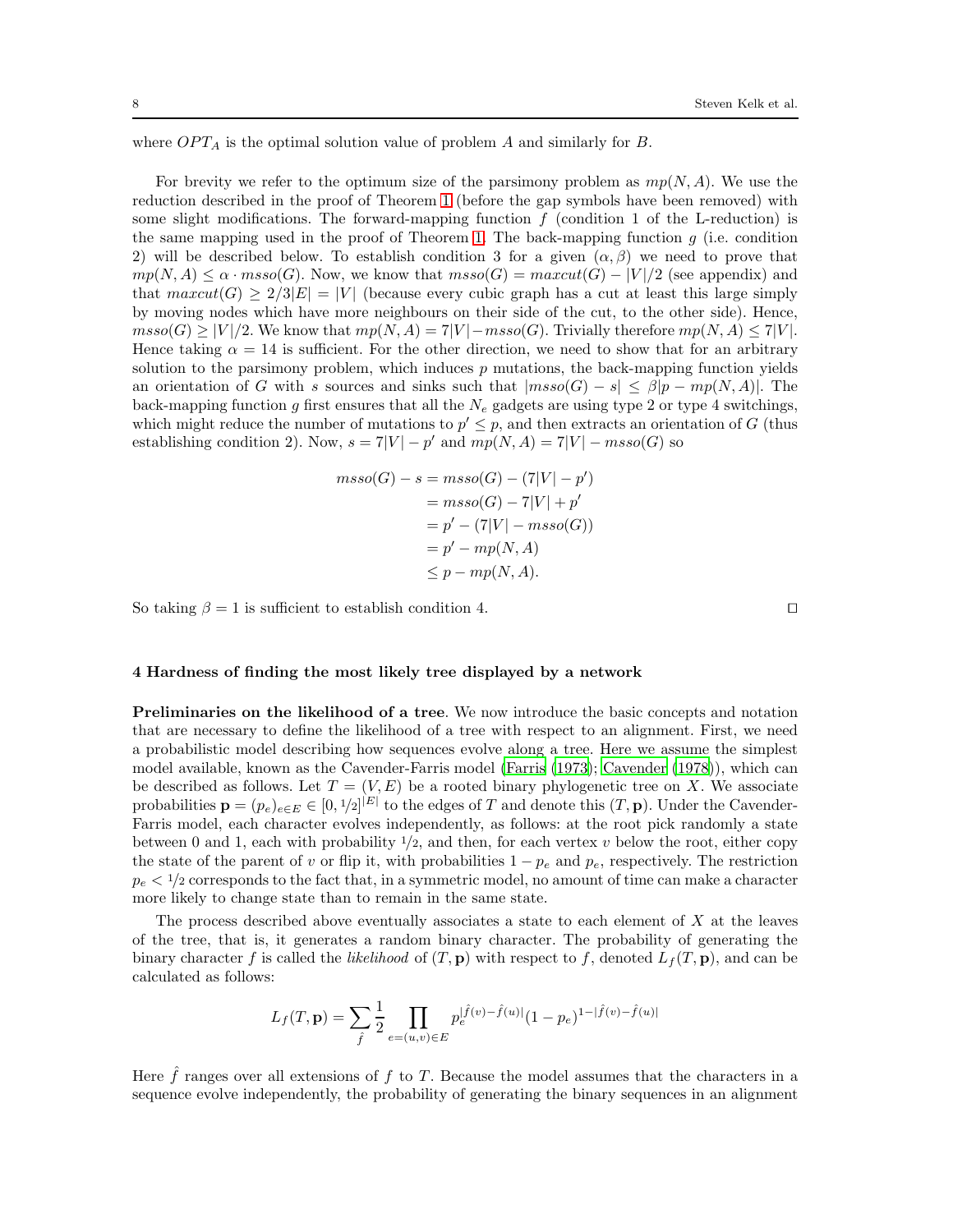A, named the likelihood of  $(T, \mathbf{p})$  with respect to A, denoted  $L_A(T, p)$ , can be obtained as

$$
L_A(T, \mathbf{p}) = \prod_{f \in A} L_f(T, \mathbf{p})
$$

(Here, and in the rest of this section, we assume that alignments do not contain gap symbols.)

We now introduce some more notation that will be useful in the following. An extension A of an alignment A to a tree  $T = (V, E)$  is a set of functions  $\hat{f}: V \to \{0, 1\}$  obtained by taking exactly one extension of each character in  $A$ . In practice,  $\overline{A}$  can be represented as a matrix with  $|V|$  rows and  $|A|$  columns, in which the rows corresponding to the leaves of T are identical to the rows of A. For  $e = (u, v) \in E$ , we denote by  $h_e(\widehat{A})$  the number of differences (that is, the Hamming distance) between the sequences that  $\widehat{A}$  associates to u and v. Finally, let  $l_{\widehat{A}}(T)$  denote  $\sum_{e\in E} h_e(\widehat{A}) = \sum_{\widehat{f}\in \widehat{A}} l_{\widehat{f}}(T)$ . Note that the parsimony score  $l_A(T)$  is the minimum of  $l_{\widehat{A}}(T)$  over all extensions of  $\overline{A}$ . Given these notations, we can express the likelihood of  $(T, \mathbf{p})$  as follows, where  $m = |A| = |\hat{A}|$ , and  $\hat{A}$  ranges over all extensions of A:

<span id="page-8-0"></span>
$$
L_A(T, \mathbf{p}) = \sum_{\hat{A}} 2^{-m} \prod_{e \in E} p_e^{h_e(\hat{A})} (1 - p_e)^{m - h_e(\hat{A})}
$$
(1)

Trees displayed by a network with edge probabilities. The notation above can be extended to networks with probabilities  $p'_e \in [0, 1/2]$  assigned to their edges, denoted  $(N, \mathbf{p}')$ . We say that a network  $(N, p')$  displays a tree  $(T, p)$ , if N displays T in the usual topological sense (i.e. some subdivision T' of T is a subtree of N) and  $(T, \mathbf{p})$  can be obtained from T' by repeatedly suppressing vertices with indegree-1 and outdegree-1, where here suppression also updates the probabilities. Specifically, if T' contains two edges  $e_1 = (u, v)$  and  $e_2 = (v, w)$ , where v has indegree-1 and outdegree-1, the suppression operation replaces these two edges with a single edge  $e = (u, w)$ and assigns it the probability

$$
p_e = p_{e_1}(1 - p_{e_2}) + (1 - p_{e_1})p_{e_2}.
$$

This expresses the probability of having different states at the endpoints of a two-edge path, under the Cavender-Farris model. Note that, in general, a tree  $T$  can have multiple distinct images  $T'$  in the network, so it can occur that  $(N, \mathbf{p}')$  displays  $(T, \mathbf{p})$  for multiple different **p**. Also note that because  $p'_e \leq 1/2$  for all edges in the network, the same will hold for the edges of the trees it displays, as no application of the equation above can produce a probability  $p_e > 1/2$  from edge probabilities that are at most  $1/2$ . It is also easy to see that if  $0 < p_{e_1}, p_{e_2} < 1/2$ , then  $\max\{p_{e_1}, p_{e_2}\} < p_e < p_{e_1} + p_{e_2}$ . These observations lead to the following one, which will be useful later on:

<span id="page-8-1"></span>**Observation 2** Let  $(N, \mathbf{p}')$  be such that for every edge of N,  $0 < p'_e < 1/2$ . Let  $(T, \mathbf{p})$  be a tree displayed by  $(N, p')$  and e an edge of T. Finally, let  $E'(e)$  be the subset of the edges of N whose probabilities contribute to  $p_e$ . Then,  $p_e < 1/2$  and

$$
\max_{e'\in E'(e)} p_{e'}
$$

We say that  $(T^*, \mathbf{p}^*)$  is the/a most likely (ML) tree displayed by  $(N, \mathbf{p}')$  (with respect to A) if it maximizes  $L_A(T, \mathbf{p})$ , ranging over all  $(T, \mathbf{p})$  displayed by  $(N, \mathbf{p}')$ . In the remainder of this section we consider the problem of finding such a most likely tree given a network with edge probabilities and an alignment.

A link between likelihood and parsimony. There are well-known relationships between the likelihood and the parsimony of a tree that imply that under some conditions the most likely tree is also a most parsimonious one [\(Tuffley and Steel \(1997](#page-12-13))). We now illustrate one such relationship (Corollary [3](#page-9-0) below), which is based on the observation that as we reduce the scale of a tree, its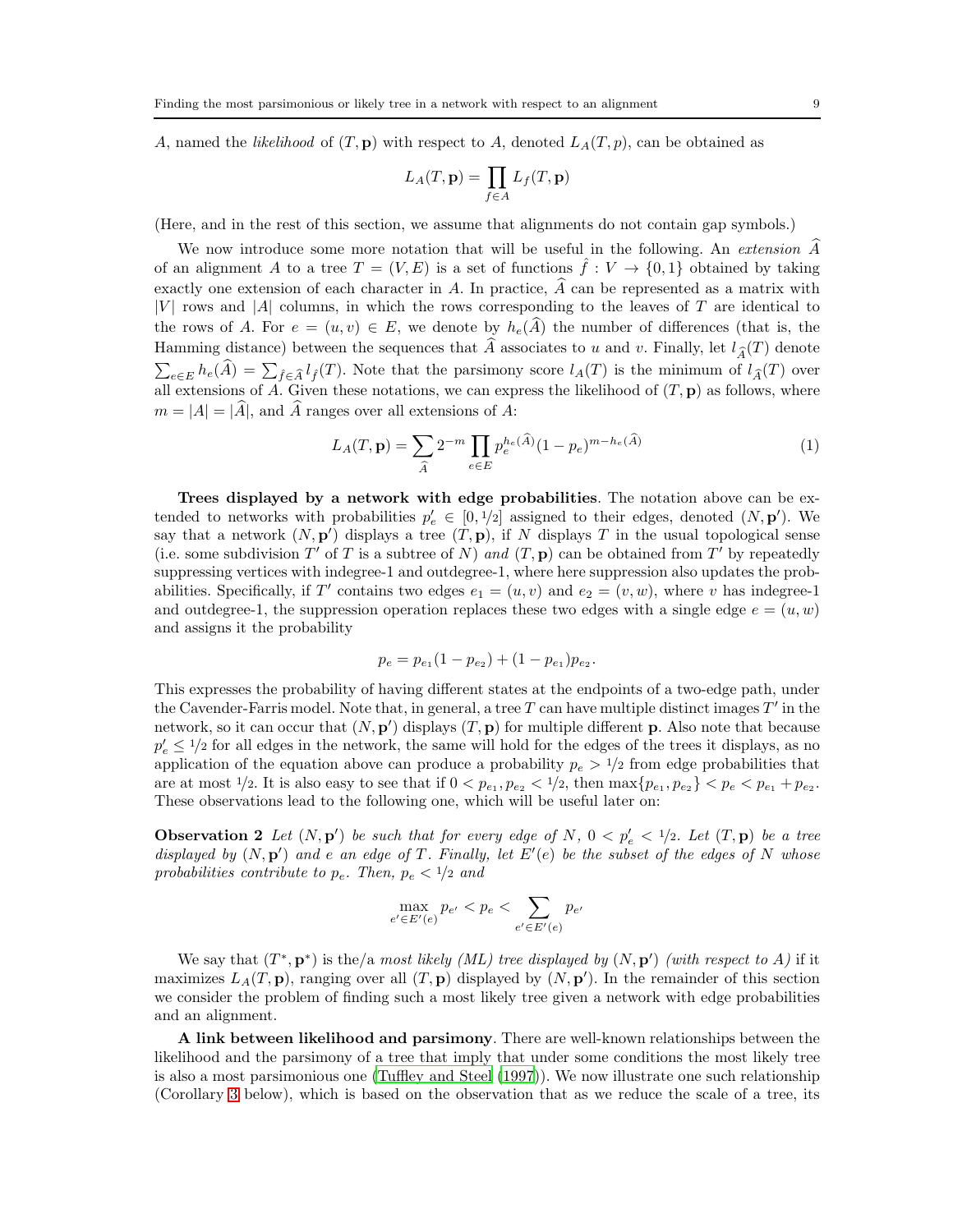likelihood converges to zero at a rate that only depends on its parsimony score. Although it shares similarities with the results by Tuffley and Steel, we are not aware that it has been explicitly stated in the literature. This result is not necessary to obtain the other results in this section, but it provides the intuition behind them.

In the following statements, we assume that  $c \in [0, 1]$ , so the form  $c \to 0$  is to be understood as  $c$  approaches 0 to the right. Also,  $c\mathbf{p}$  simply denotes the product between the scalar  $c$  and vector p.

**Lemma 2** The function  $f(c) = L_A(T, c\mathbf{p})$  is  $\Theta(c^{l_A(T)})$  as  $c \to 0$ .

*Proof* Write  $L_A(T, c\mathbf{p})$  using Eqn. [\(1\)](#page-8-0):

$$
L_A(T, c\mathbf{p}) = \sum_{\hat{A}} 2^{-m} c^{l_{\hat{A}}(T)} \cdot \prod_{e \in E} p_e^{h_e(\hat{A})} (1 - c p_e)^{m - h_e(\hat{A})}.
$$

Note that the products above tend to a constant as  $c \to 0$ . As a consequence, the term for  $\widehat{A}$  in the sum has order  $\Theta(c^{l_A(T)})$  as  $c \to 0$ . Since the lowest degree dominates, their sum is  $\Theta(c^{l_A(T)})$ . □

<span id="page-9-0"></span>**Corollary 3** Let A be an alignment and  $T_1$  and  $T_2$  two trees such that  $l_A(T_1) < l_A(T_2)$ . Then, for any  $\mathbf{p}_1$  and  $\mathbf{p}_2$ ,

$$
L_A(T_1, c\mathbf{p_1}) > L_A(T_2, c\mathbf{p_2})
$$
 for c sufficiently close to 0.

*Proof* As  $c \to 0$ ,  $L_A(T_1, c\mathbf{p}_1)$  converges to 0 at a lower rate than  $L_A(T_2, c\mathbf{p}_2)$ . Thus there exists a neighborhood of 0 in which the desired inequality holds. ⊓⊔

The corollary above can be extended to any collection of trees: irrespective of the edge probabilities assigned to them, if the trees are rescaled by a sufficiently small  $c$ , the most parsimonious trees will have likelihoods greater than all the other trees, meaning that a most likely tree in the collection of rescaled trees will necessarily also be most parsimonious.

Proving the NP-hardness of finding an ML tree in a network. In the remainder of this section, namely in the statements of the next two formal results, we are implicitly given a network N on X with  $|X| = n$  and an alignment A with m characters on X. The height of a network N is the maximum number of edges in a directed path in N.

<span id="page-9-1"></span>**Lemma 3** Let  $(N, c)$  be a network of height  $d_N$ , where all the edges are assigned a constant probability  $c_e = c$ , with  $0 < c < 1/2$ . Let  $(T, \mathbf{p})$  be a tree displayed by  $(N, \mathbf{c})$ . Then,

$$
2^{-2mn} \cdot c^{l_A(T)} < L_A(T, \mathbf{p}) < 2^{mn} \cdot d_N^{2mn} \cdot c^{l_A(T)}
$$

*Proof* Using Observation [2,](#page-8-1) we note that, for any edge  $e \in E$  of  $T = (V, E)$ ,  $c < p_e < \min\{cd_N, 1/2\}$ .

We begin by proving the upper bound in the statement. From Eqn. [\(1\)](#page-8-0) and the fact that  $(1-p_e)^{m-h_e(\widehat{A})} < 1$ , we get the first inequality in the following:

$$
L_A(T, \mathbf{p}) < \sum_{\hat{A}} 2^{-m} \prod_{e \in E} (cd_N)^{h_e(\hat{A})}
$$
  
= 
$$
\sum_{\hat{A}} 2^{-m} d_N^{l_{\hat{A}}(T)} c^l_{\hat{A}}(T) < 2^{m(n-1) - m} d_N^{m(2n-2)} c^{l_{\hat{A}}(T)},
$$

where the last inequality is obtained by noting that the sum has  $2^{m(n-1)}$  terms (there are  $n-1$ ) internal nodes in a rooted binary tree, and thus  $2^{m(n-1)}$  different extensions of A), and that  $l_A(T) \leq$  $l_{\widehat{A}}(T) \leq m(2n-2)$  (there are  $2n-2$  branches in a rooted binary tree, and thus we cannot have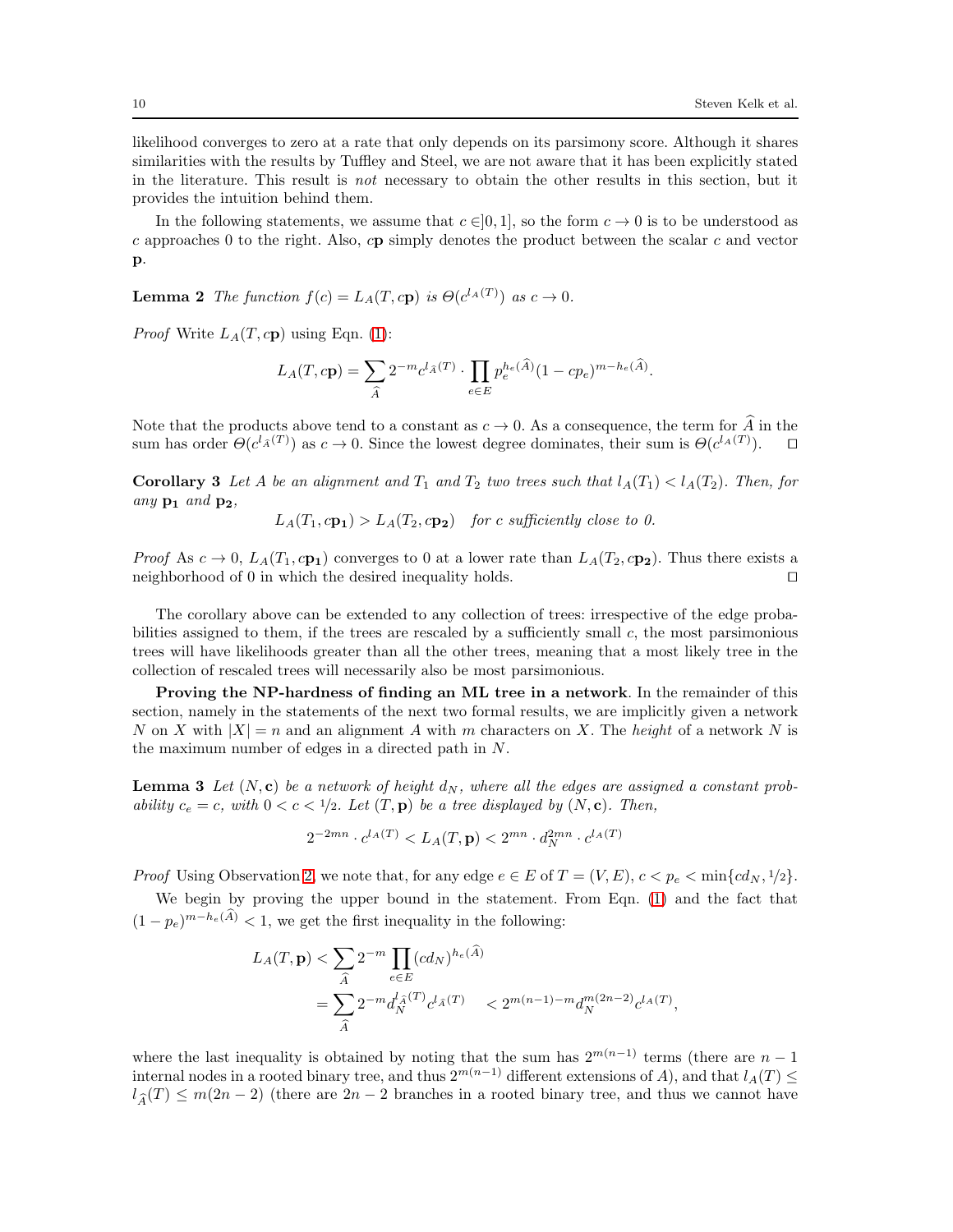more than  $2n-2$  changes per character). The upper bound in the statement is larger than the one above.

As for the lower bound, if we use  $c < p_e < 1/2$  in Eqn. [\(1\)](#page-8-0):

$$
L_A(T, \mathbf{p}) > \sum_{\hat{A}} 2^{-m} \prod_{e \in E} c^{h_e(\hat{A})} 1/2^m
$$
  
= 
$$
\sum_{\hat{A}} 2^{-m} c^{l_{\hat{A}}(T)} 2^{-m(2n-2)} > 2^{-m(2n-1)} c^{l_A(T)},
$$

where the last inequality is obtained by taking only one term in the sum. The lower bound in the statement is smaller than the one above. □

The lemma above shows the order of convergence to 0 of the likelihood  $L<sub>A</sub>(T, \mathbf{p})$  of a tree displayed by  $(N, c)$  as  $c \rightarrow 0$ . The higher the parsimony score, the faster the convergence. As a consequence, for c sufficiently close to 0, a tree with a lower parsimony score than another will have a higher likelihood. The following lemma shows how close is "sufficiently close", by providing an explicit upper bound to c.

**Proposition 1** Let  $(N, c)$  be a network of height  $d_N$ , where all the edges are assigned a constant probability  $c_e = c$ , with  $0 < c < d_N^{-2mn} 2^{-3mn}$ . If  $(T^*, \mathbf{p}^*)$  is a most likely tree displayed by  $(N, \mathbf{c})$ , then  $T^*$  is a most parsimonious tree displayed by N.

*Proof* Suppose that  $(T^*, \mathbf{p}^*)$  is a most likely tree displayed by  $(N, \mathbf{c})$ , but not most parsimonious. That is, there exists  $(T, \mathbf{p})$  displayed by  $(N, \mathbf{c})$  with  $l_A(T) \leq l_A(T^*) - 1$ . But then, by using the lower bound in Lemma [3:](#page-9-1)

$$
L_A(T, \mathbf{p}) > 2^{-2mn} \cdot c^{l_A(T)} \ge 2^{-2mn} \cdot c^{l_A(T^*)-1}.
$$

Now apply the upper bound in Lemma [3](#page-9-1) to  $T^*$ , and combine it with  $c < d_N^{-2mn}2^{-3mn}$ .

$$
L_A(T^*, \mathbf{p}^*) < 2^{mn} \cdot d_N^{2mn} \cdot c^{l_A(T^*)} < 2^{mn} \cdot d_N^{2mn} \cdot c^{l_A(T^*)-1} \cdot d_N^{-2mn} \cdot 2^{-3mn} = 2^{-2mn} \cdot c^{l_A(T^*)-1}
$$

The last terms of the two chains of inequalities above are equal, thus proving  $L_A(T, \mathbf{p}) > L_A(T^*, \mathbf{p}^*).$ Since this contradicts the assumption that  $(T^*, \mathbf{p}^*)$  is a most likely tree, the statement follows. □

The proposition above shows that the NP-hard problem of finding the/a most parsimonious tree in a network  $N$  with respect to an alignment  $A$  can be reduced to the problem of finding the/a most likely tree in  $(N, c)$  with respect to A, where  $c = (c_e)$  is such that  $c_e = c$ , and  $0 < c < d_N^{-2mn}2^{-3mn}$ . Since the reduction preserves the network and the alignment, the main result of this section follows from Theorem [1:](#page-4-3)

**Theorem 2** It is NP-hard to compute the most likely tree  $(T, \mathbf{p})$  displayed by a rooted phylogenetic network  $(N, \mathbf{p}')$  with respect to an alignment A, even when N is a binary level-1 network with at most 3 outgoing arcs per gall and A consists only of two states  $\{0,1\}$  and does not contain gap symbols.

## 5 Conclusions and open problems

We have shown that, given a phylogenetic network with a sequence for each leaf, finding a most parsimonious or most likely tree displayed by the network is computationally intractable (NPhard). Moreover, this is the case even when we restrict to binary sequences and level-1 networks; the simplest networks that are not trees. However, many computational problems that can be shown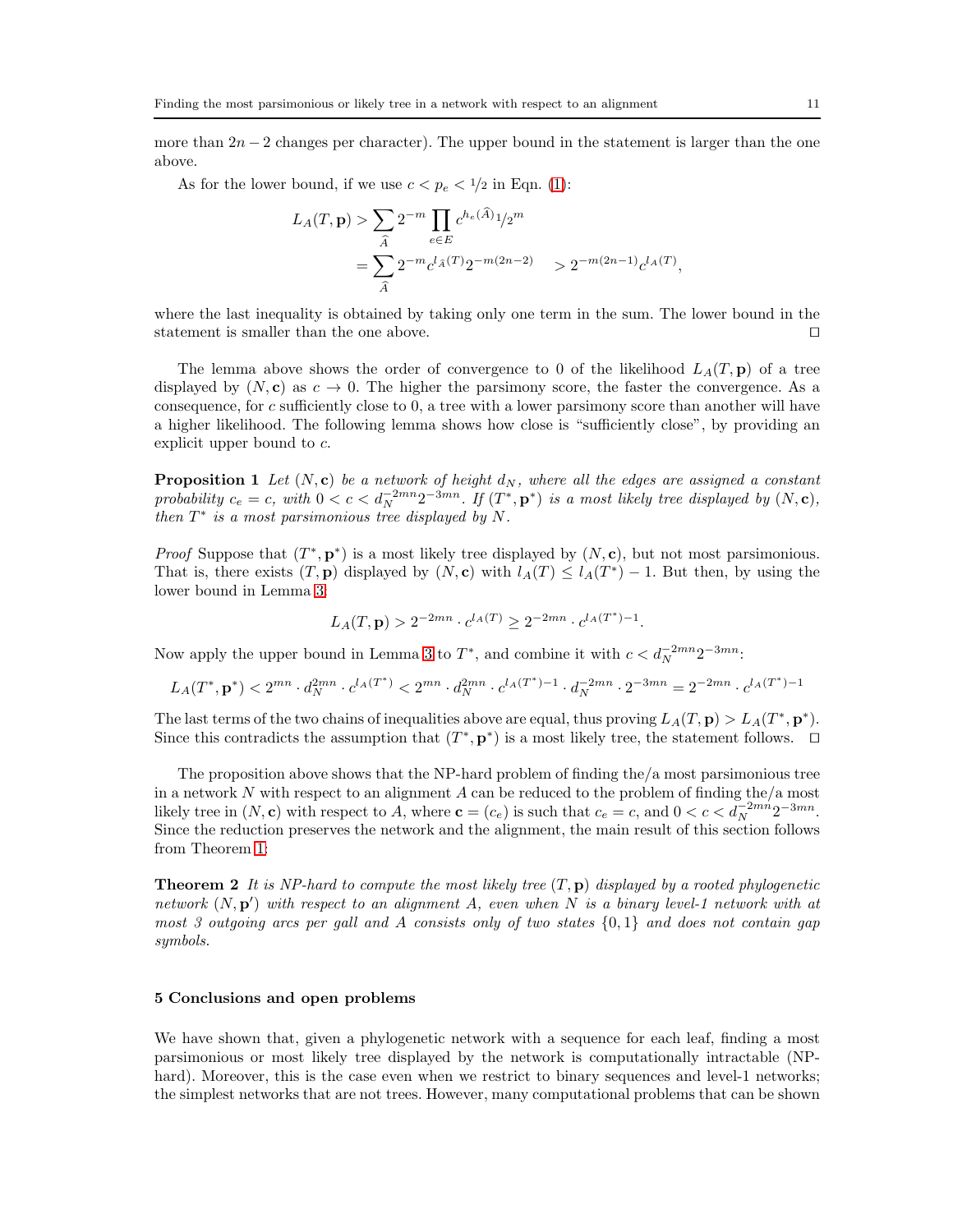to be theoretically intractable can be solved reasonably efficiently in practice (see e.g. Cautionary Tales of Inapproximability by [Budden and Jones \(2017\)](#page-11-8)). We end the paper by discussing whether we expect this to be the case for our problem.

There is a dynamic programming algorithm, described in Theorem 5.7 of [Fischer et al \(2015](#page-11-3)), for finding a tree in a network that is most parsimonious with respect to a single character. The running time is fixed-parameter tractable, with as parameter the level of the network. Hence, this algorithm is practical as long as the level of the network is not too large. This algorithm can easily be extended to multiple characters (that all have to choose the same tree) when the number of characters is adopted as a second parameter. Indeed, for every root of a biconnected component, we introduce a dynamic programming entry not just for every possible state but for every possible sequence of states. However, the running time of this algorithm would be exponential in the number of characters, which makes it useless for almost all biological data. Similarly, the Integer Linear Programming (ILP) solution presented in the same paper can also be easily extended to multiple characters. However, there does not seem to be an easy way to do that without having the number of variables growing linearly in the number of characters. Hence, this approach is also unlikely to be useful in practice.

In contrast, consider the simple algorithm that loops through the at most  $2<sup>r</sup>$  trees displayed by the network, with  $r$  the number of reticulation nodes in the network, and computes the parsimony or likelihood of each tree (this na¨ıve FPT algorithm was presented in [Nakhleh et al \(2005\)](#page-12-9), where it is named Net2Trees). Ironically, this simple algorithm would outperform the approaches mentioned above for any kind of data with a reasonably large number of characters. Hence, the main open question that remains is whether there exists an algorithm whose running time is linear (or at least polynomial) in the number of characters and whose dependency on  $r$  is better than  $2^r$  (for example recently an algorithm with exponential base smaller than 2 was discovered for the tree containment problem [\(Gunawan et al \(2016](#page-11-9))), although this algorithm does not obviously extend to generating all trees in the network). Another question of interest that remains open is the following: does the parsimony problem under restrictions  $(1)-(3)$  listed in the introduction permit good (i.e. constant factor) approximation algorithms, and possibly even a PTAS, when the alignment A does not contain any indels?

#### References

- <span id="page-11-0"></span>Abbott R, Albach D, Ansell S, Arntzen JW, Baird SJ, Bierne N, Boughman J, Brelsford A, Buerkle CA, Buggs R, et al (2013) Hybridization and speciation. Journal of Evolutionary Biology 26(2):229–246
- <span id="page-11-10"></span>Alimonti P, Kann V (1997) Hardness of approximating problems on cubic graphs. In: Italian Conference on Algorithms and Complexity (CIAC), pp 288–298
- <span id="page-11-11"></span>Berman P, Karpinski M (1999) On some tighter inapproximability results (extended abstract). In: International Colloquium on Automata, Languages and Programming (ICALP), Lecture Notes in Computer Science, vol 1644, pp 200–209

<span id="page-11-8"></span>Budden D, Jones M (2017) Cautionary tales of inapproximability. Journal of Computational Biology 24(3):213–216 Cavender JA (1978) Taxonomy with confidence. Mathematical Biosciences 40(3-4):271–280

<span id="page-11-7"></span><span id="page-11-1"></span>Fakcharoenphol J, Kumpijit T, Putwattana A (2015) A faster algorithm for the tree containment problem for binary nearly stable phylogenetic networks. In: Computer Science and Software Engineering (JCSSE), 2015 12th International Joint Conference on, IEEE, pp 337–342

<span id="page-11-6"></span>Farris JS (1973) A probability model for inferring evolutionary trees. Systematic Biology 22(3):250–256

- <span id="page-11-3"></span>Fischer M, Van Iersel L, Kelk S, Scornavacca C (2015) On computing the maximum parsimony score of a phylogenetic network. SIAM Journal on Discrete Mathematics 29(1):559–585
- <span id="page-11-4"></span>Fitch W (1971) Toward defining the course of evolution: minimum change for a specific tree topology. Systematic Biology 20(4):406–416

<span id="page-11-2"></span>Gambette P, Gunawan AD, Labarre A, Vialette S, Zhang L (2015) Locating a tree in a phylogenetic network in quadratic time. In: RECOMB, pp 96–107

<span id="page-11-5"></span>Hein J (1990) Reconstructing evolution of sequences subject to recombination using parsimony. Mathematical biosciences 98(2):185–200

<span id="page-11-9"></span>Gunawan AD, Lu B, Zhang L (2016) A program for verification of phylogenetic network models. Bioinformatics 32(17):i503–i510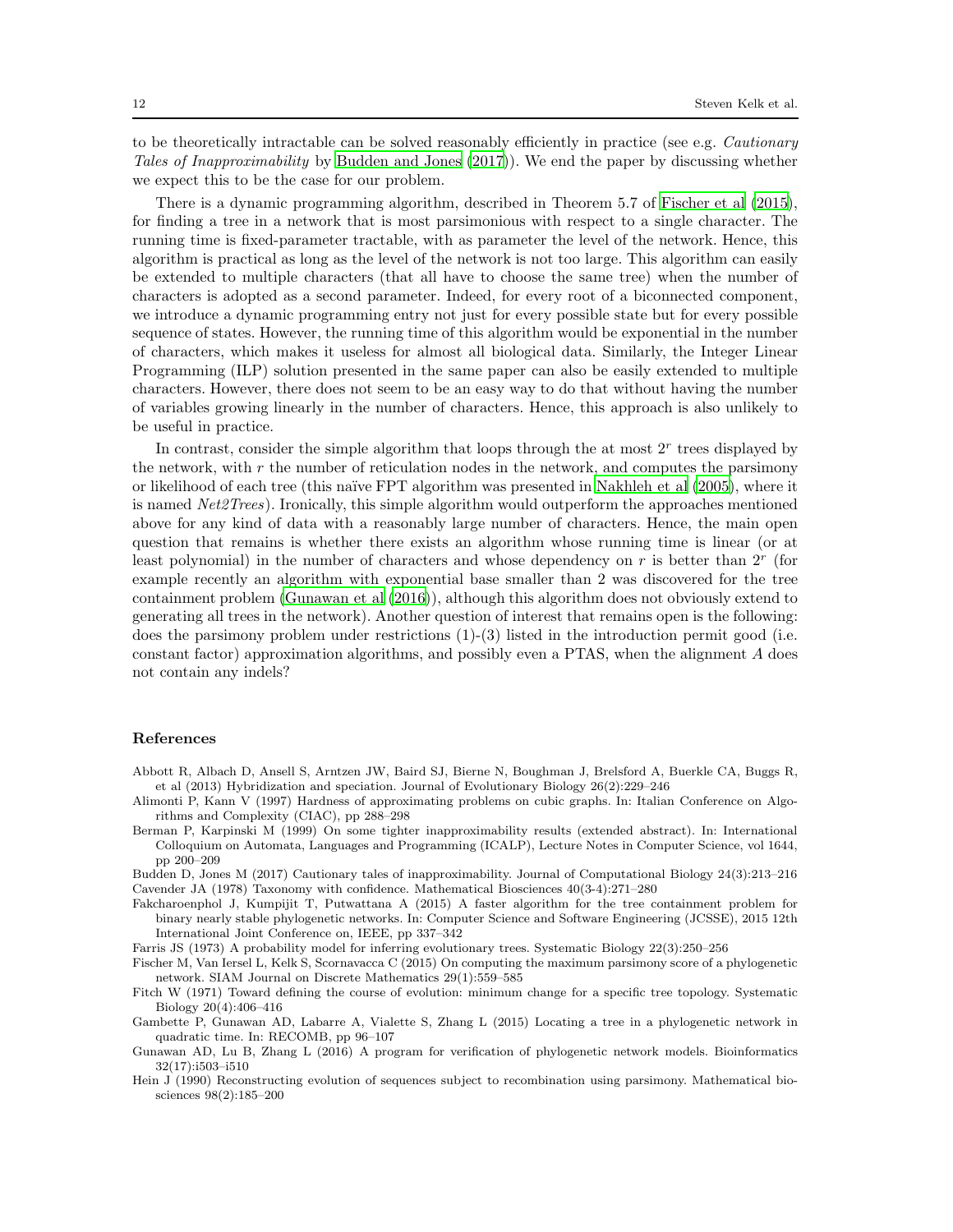- <span id="page-12-0"></span>Huson DH, Rupp R, Scornavacca C (2010) Phylogenetic networks: concepts, algorithms and applications. Cambridge University Press
- <span id="page-12-11"></span>van Iersel L, Jones M, Scornavacca C (2017) Parental parsimony: a new definition of parsimony for phylogenetic networks. submitted
- <span id="page-12-7"></span>Jin G, Nakhleh L, Snir S, Tuller T (2006) Maximum likelihood of phylogenetic networks. Bioinformatics 22(21):2604– 2611
- <span id="page-12-8"></span>Jin G, Nakhleh L, Snir S, Tuller T (2007) Efficient parsimony-based methods for phylogenetic network reconstruction. Bioinformatics 23(2):e123–e128
- <span id="page-12-4"></span>Kanj IA, Nakhleh L, Than C, Xia G (2008) Seeing the trees and their branches in the network is hard. Theoretical Computer Science 401(1-3):153–164
- <span id="page-12-10"></span>Kannan L, Wheeler WC (2012) Maximum parsimony on phylogenetic networks. Algorithms for Molecular Biology  $7(1):9$
- <span id="page-12-6"></span>Kelk S, Scornavacca C (2014) Constructing minimal phylogenetic networks from softwired clusters is fixed parameter tractable. Algorithmica pp 1–30
- <span id="page-12-1"></span>Morrison D (2011) Introduction to Phylogenetic Networks. RJR Productions
- <span id="page-12-9"></span>Nakhleh L, Jin G, Zhao F, Mellor-Crummey J (2005) Reconstructing phylogenetic networks using maximum parsimony. In: Computational Systems Bioinformatics Conference, 2005. Proceedings. 2005 IEEE, IEEE, pp 93–102
- <span id="page-12-12"></span>Papadimitriou CH, Yannakakis M (1991) Optimization, approximation, and complexity classes. Journal of Computer and System Sciences 43:425–440
- <span id="page-12-13"></span>Tuffley C, Steel M (1997) Links between maximum likelihood and maximum parsimony under a simple model of site substitution. Bulletin of mathematical biology 59(3):581–607
- <span id="page-12-5"></span>Van Iersel L, Semple C, Steel M (2010) Locating a tree in a phylogenetic network. Information Processing Letters 110(23):1037–1043
- <span id="page-12-3"></span>Vuilleumier S, Bonhoeffer S (2015) Contribution of recombination to the evolutionary history of hiv. Current Opinion in HIV and AIDS 10(2):84–89
- <span id="page-12-2"></span>Zhaxybayeva O, Doolittle WF (2011) Lateral gene transfer. Current Biology 21(7):R242–R246

#### Acknowledgments

Leo van Iersel was partly supported by the Netherlands Organization for Scientific Research (NWO), including Vidi grant 639.072.602, and partly by the 4TU Applied Mathematics Institute. Celine Scornavacca was partly supported by the French Agence Nationale de la Recherche Investissements d'Avenir/Bioinformatique (ANR-10-BINF-01-02, Ancestrome).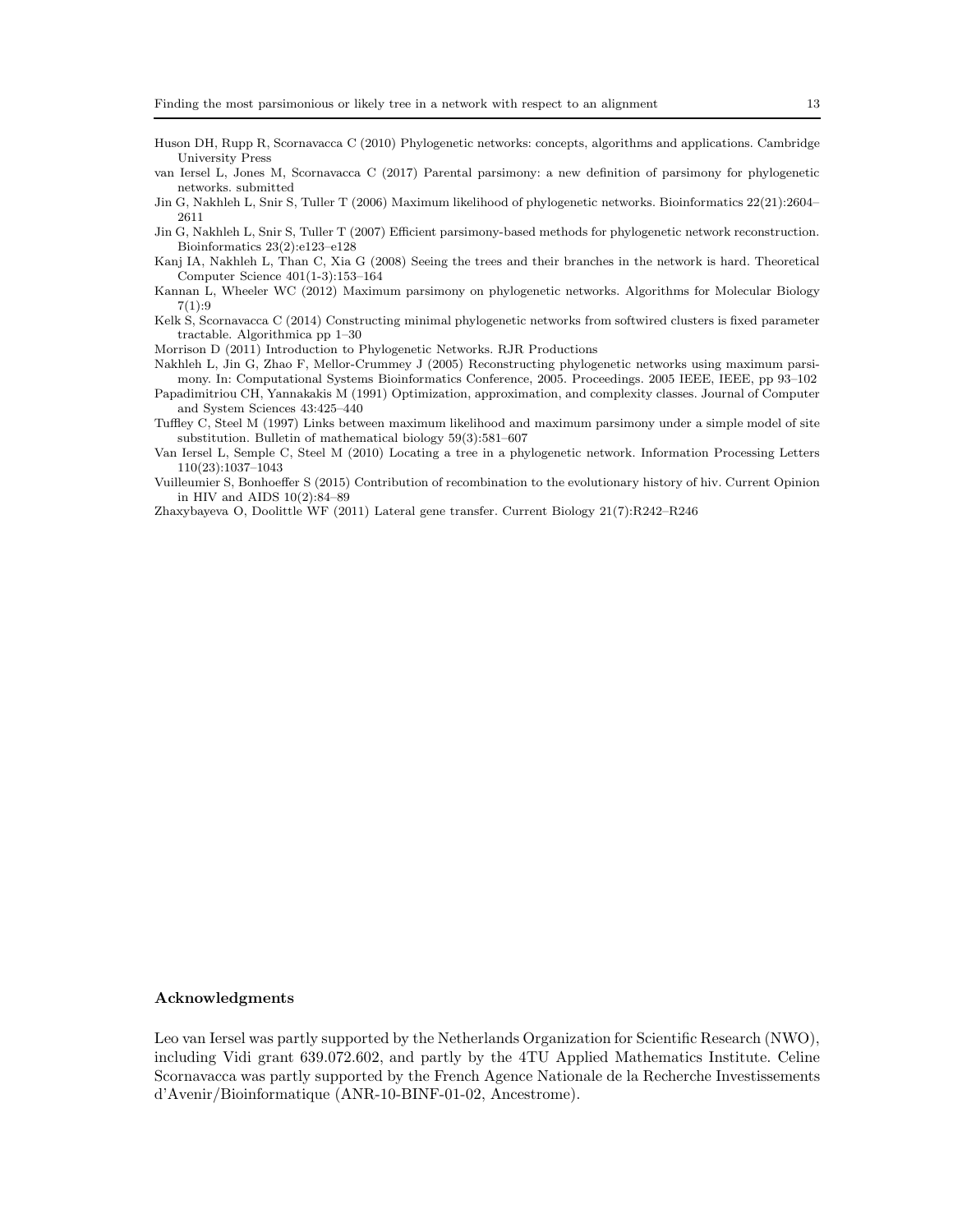## A Appendix: Fitch's algorithm

Fitch's algorithm [Fitch \(1971](#page-11-4)) has two phases. In the first phase, known as the bottom-up phase, we start by assigning the singleton subset of states  $\{f(x)\}\$ to each taxon x. The internal nodes of T are assigned subsets of states recursively, as follows. Suppose a node  $p$  has two children  $u$  and  $v$ , and the bottom-up phase has already assigned subsets  $F(u)$  and  $F(v)$  to the two children, respectively. If  $F(u) \cap F(v) \neq \emptyset$  then set  $F(p) = F(u) \cap F(v)$  (in which case we say that p is an intersection node). If  $F(u) \cap F(v) = \emptyset$  then set  $F(p) = F(u) \cup F(v)$  (in which case we say that p is a union node). The number of union nodes in the bottom-up phase is equal to  $l_f(T)$ . To actually create an optimal extension  $\hat{f}$ , we require the top-down phase of Fitch's algorithm. Start at the root r and let  $\hat{f}(r)$  be any element in  $F(r)$ . For an internal node u with parent p, we set  $\hat{f}(u) = \hat{f}(p)$  (if  $\hat{f}(p) \in F(u)$ ) and otherwise (i.e.  $\hat{f}(p) \notin F(u)$  set  $\hat{f}(u)$  to be an arbitrary element of  $F(u)$ .

For each node u of the tree, let  $\cup(u)$  be the number of union events in the subtree rooted at u. The following well-known properties of Fitch's algorithm are used repeatedly in the main hardness proof of this article: (i) every extension (optimal or otherwise) must incur at least  $\cup(u)$  mutations on the edges of the subtree rooted at u; (ii) an extension created by Fitch's algorithm induces exactly  $\cup(u)$  mutations on the edges of the subtree rooted at u (and u is assigned a state from  $F(u)$  in this extension).

## B Appendix: NP-hardness and APX-hardness of MAX-SOURCE-SINKS-ORIENTATION

The following result is based on a sketch proof by Colin McQuillan<sup>[3](#page-13-0)</sup>. We have been unable to find an original reference and hence have reconstructed the proof in detail. The APX-hardness proof is original.

Lemma [1](#page-4-0). MAX-SOURCE-SINKS-ORIENTATION is NP-hard on cubic graphs.

Proof Recall that the classical MAX-CUT problem asks us to bipartition the vertex set of an unidrected graph G, such that the number of edges that cross the bipartition is maximized. We reduce from the NP-hard problem CUBIC-MAX-CUT which is the restriction of the MAX-CUT problem to cubic graphs. Given an undirected cubic graph G, we simply write  $maxcut(G)$  to denote the number of edges in the maximum-size cut.

We reduce CUBIC-MAX-CUT to MAX-SOURCE-SINKS-ORIENTATION. Specfically, given an undirected cubic graph  $G = (V, E)$  (i.e. an instance of CUBIC-MAX-CUT) we will show that  $mso(G) = maxcut(G) - |V|/2$ , from which the hardness will follow.

We start by proving that  $msso(G) \geq maxcut(G) - |V|/2$ . Fix an arbitrary cut C of G and let  $(U, W)$  be the corresponding bipartition. If some vertex of  $U$  or  $W$  has more neighbours on the other side of the partition than its own, move it to the other side of the partition: this will increase the size of the cut. We repeat this until it is no longer possible and let  $C$  and  $(U, W)$  refer to the cut and its induced partition at the end of this process. Note that now each vertex in  $U$  (respectively,  $W$ ) will have at most one neighbour in  $U$  (respectively,  $W$ ). We proceed by orienting the edges in the cut from  $U$  to  $W$ . Now, the remaining edges are either internal to  $U$  or internal to  $W$ . These edges must form a matching (i.e. they are node disjoint). For each such edge in  $U$  (respectively,  $W$ ), exactly one endpoint will become a source (respectively, sink). Nodes in  $U$  (respectively,  $W$ ) that are not adjacent to internal edges will already be sources (respectively, sinks) due to the orientation of the cut edges from  $U$  to  $W$ . Hence, if we write  $|C|$ to denote the number of edges in the cut  $C$ , we obtain an orientation of  $G$  with at least

$$
(|E| - |C|) + (|V| - 2(|E| - |C|))
$$

sources and sinks. Hence,

 $msso(G) \geq (|E| - maxcut(G)) + (|V| - 2(|E| - maxcut(G)))$  $= maxcut(G) + |V| - |E|$  $= maxcut(G) + |V| - (3/2)|V|$  $= maxcut(G) - |V|/2.$ 

For the other direction, fix an arbitrary orientation of G and let s be the number of sources and sinks created by the orientation. We write  $V_i$  ( $i \in \{0, 1, 2, 3\}$ ) to denote those vertices of G which have indegree i. Let  $U = V_0 \cup V_1$ and let  $W = V_2 \cup V_3$ . Whenever an edge of G has been oriented from W to U, reverse its orientation: this only decreases the indegrees of the vertices in  $U$  and increases the indegrees of vertices in  $W$  so it cannot destroy any sources or sinks and it cannot cause a node to be on the "wrong" side of the bipartition. (In fact, it will cause the

<span id="page-13-0"></span> $^3\,$  TCS Stack Exchange, 2010, URL: <code>http://cstheory.stackexchange.com/questions/2307/an–edge-partitioning-problem-on-cubic-grap</code>